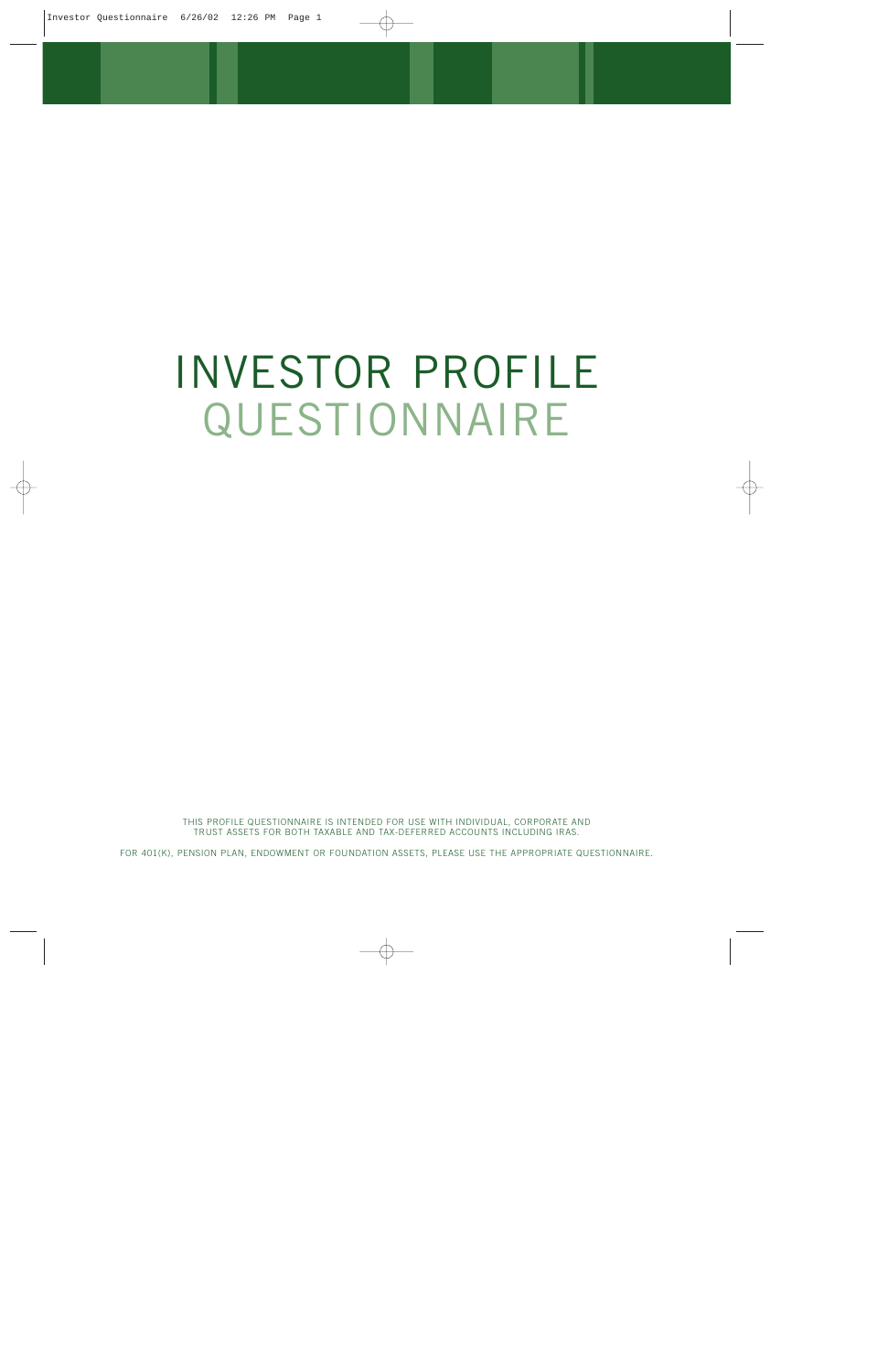## INTRODUCTION

This questionnaire is designed to help you identify your investment objectives and evaluate different investment options. This profile will help you define important factors including the length of time you have to invest, your tax considerations, and your ability to withstand short-term market volatility that may affect the value of your investment. Your feelings about investing and taking risks are also very important. This profile will help build the base of information needed for the development of an appropriate asset allocation policy and comprehensive investment plan.

# INVESTOR PROFILE QUESTIONNAIRE

### I. Investment Objectives

The questions in this section are not scored numerically. These questions will be used as a frame of reference for choosing the asset allocation that best matches your investment goals.

| A. What is your primary objective for this investment portfolio?      |
|-----------------------------------------------------------------------|
| $\Box$ To assure the safety of my principal                           |
| $\Box$ To generate income. If so, how much will you need annually? \$ |
| $\Box$ To achieve a particular investment goal. If so, what goal(s)?  |
| $\Box$ To accumulate assets for retirement                            |
| $\Box$ Other. Please explain:                                         |

- B. Given the fact that over the long run (from 1927 to 2000), U.S. stocks have generated historical returns of about 11-13%, U.S. bonds have returned 5-6%, money markets have returned 3-4% and U.S. inflation has been approximately 3%, what do you expect the total return of your investment to be over the long-term?
	- $0 5%$  $\square$  6 - 10%
	- $\square$  11 15%
	- □ More than 15%
- C. If your investment portfolio suffered a temporary decline, could you cover your immediate cash flow needs from other sources of assets?
	- $\Box$  No. There are no other assets that I could use to cover my immediate cash flow needs.

 $\Box$  Yes. I have other assets that I could use to cover my immediate cash flow needs, but it would be difficult to access them.

- $\Box$  Yes. I have other assets that I could use to cover my immediate cash flow needs, but some advance planning would be necessary.
- $\Box$  Yes. I have other assets that I could use to cover my immediate cash flow needs.
- D. Which of the following investments do you feel comfortable owning? Select all that apply. □ Cash and money market funds  $\Box$  Government bonds, mortgage bonds and municipal bonds  $\Box$  Other U.S. bonds - corporate bonds and high yield bonds □ U.S. stocks
	- $\Box$  Developed markets international securities (stocks and bonds)
	- $\Box$  Emerging markets international securities (stocks and bonds)
	- $\Box$  Alternative investments (private equity, venture capital, hedge funds)

E. Which types of investment vehicles are most suitable for your portfolio? □ Mutual Funds □ Separate Accounts □ Both Mutual Funds and Separate Accounts Variable Annuity No Preference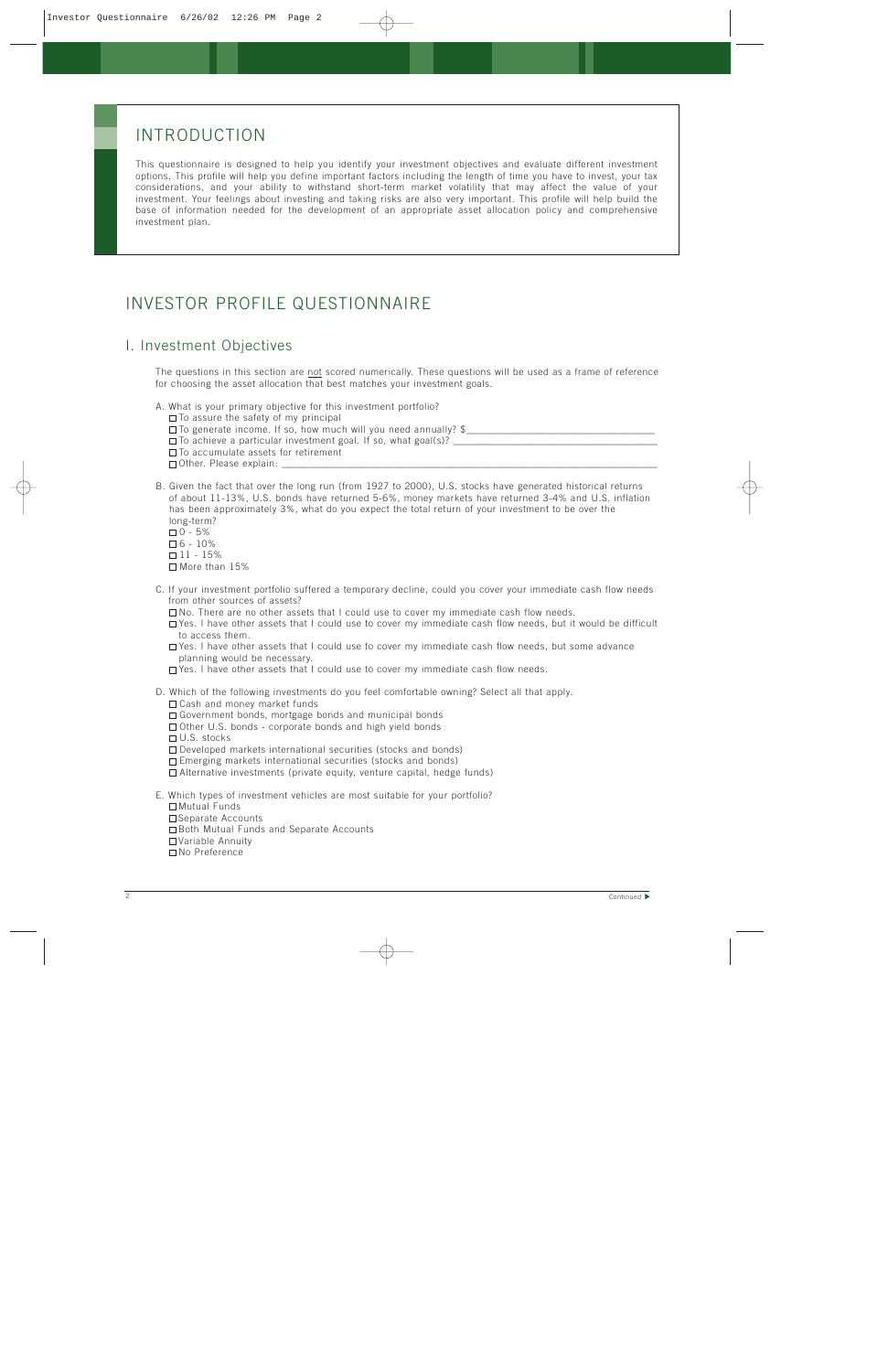## II. Risk Tolerance

The questions in the following sections are scored numerically. These questions will be used to identify an investment strategy that best matches your investment goals.

| A. Which of the following best describes the risk profile that you have in mind for this investment portfolio? |      |
|----------------------------------------------------------------------------------------------------------------|------|
| $\Box$ A portfolio containing some high risk investments                                                       | (10) |
| $\Box$ A portfolio containing mostly low risk investments                                                      |      |
| $\Box$ A portfolio containing mostly high risk investments                                                     | (14) |
| $\Box$ A portfolio containing some medium risk investments                                                     | (6)  |
|                                                                                                                |      |

- B. Which of the following statements best describes what your reaction would be if the value of your portfolio suddenly declined 15%?
	- $\Box$  I would be very concerned because I cannot accept a decline in the value of my portfolio.  $(1)$  $\Box$  I invest for long-term growth but would be concerned about even a temporary decline. (7)  $\Box$  If the amount of income I received was unaffected, it would not bother me. (3)
	- $\Box$  I invest for long-term growth and accept temporary declines due to market fluctuations. (10)
- C. An investment decision involves the possibility of high return as well as the possibility of suffering a loss. What influences your thinking the most when making an important investment decision?
	- $\square$  I'm mainly influenced by the potential gain. (10)<br> $\square$  I'm more influenced by the potential loss than the potential gain. (3)  $\Box$  I'm more influenced by the potential loss than the potential gain.  $\Box$  I'm more influenced by the potential gain than the potential loss. (7)  $\Box$  I'm mainly influenced by the potential loss. (1)
- D. Each year, the value of your investment portfolio will fluctuate as markets change. If you invested \$500,000, which of the following portfolios (below) would you choose? Portfolio V (10) Portfolio IV (8)
	- Portfolio III (6) Portfolio II (4) Portfolio I (2)



- E. Which of the following statements best describes what your reaction would be to short-term fluctuations in this investment portfolio?
	- $\Box$  I would be extremely uneasy about any fluctuations in the value of my investment.  $\Box$  $\Box$  I would have very little concern about short-term fluctuations in the value of my investment. (14)
	- $\Box$  I would be very concerned about short-term fluctuations in the value of my investment. (6)
	- $\Box$  I would have some worries about short-term fluctuations in the value of my investment. (10)

#### **Total Risk Tolerance Score \_\_\_\_\_\_\_\_\_\_\_\_\_\_\_\_**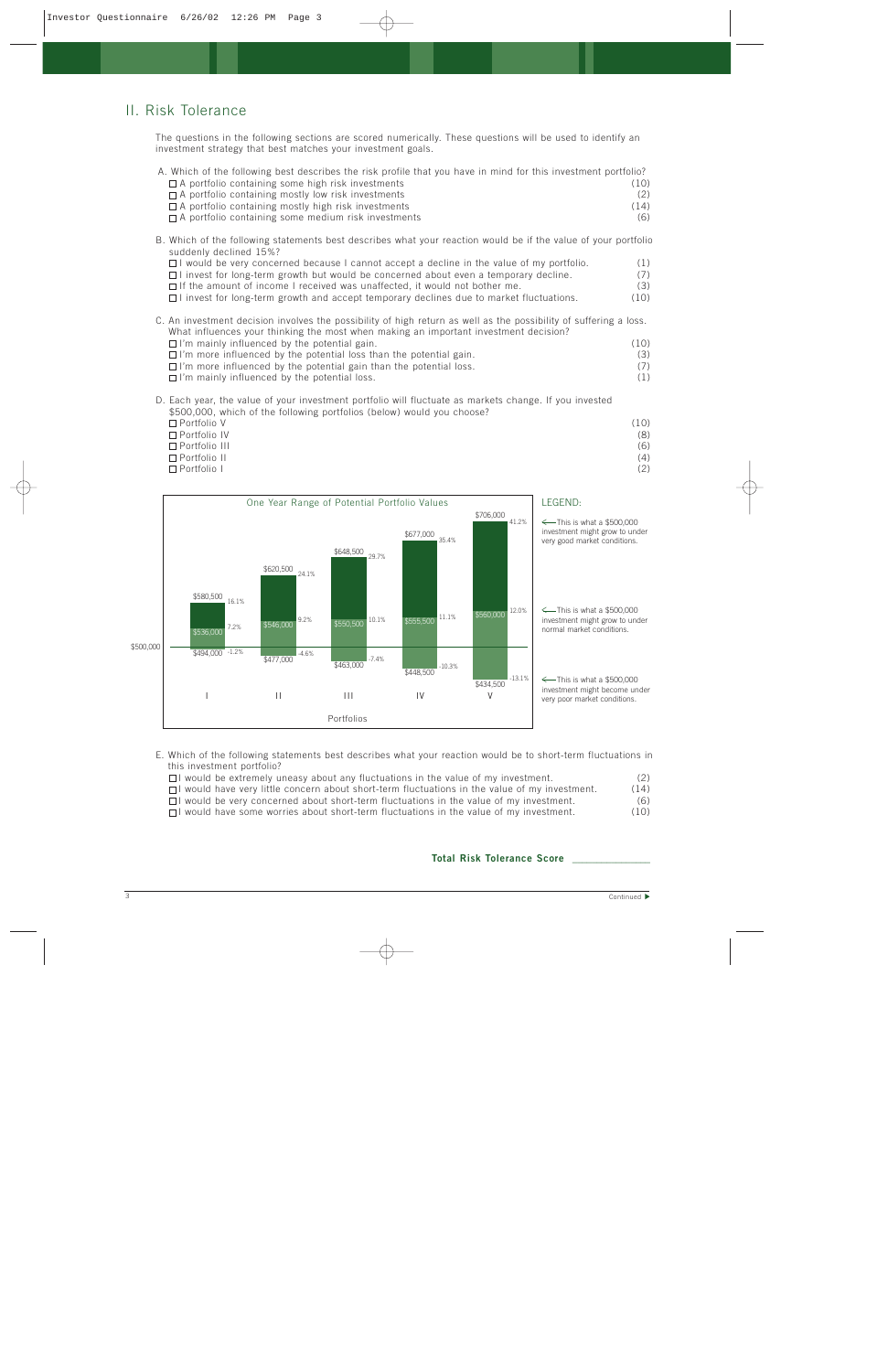## III. Time Horizon

What is your time horizon for this investment portfolio?

 $\square$  0 - 5 years

 $\square$  5 - 10 years

 $\square$  10+ years

Consider the following questions when answering:

- Will you need to make a large withdrawal from this investment? If so, when?
- How large of a withdrawal will you need to make?
- How much do you plan to spend from this investment each year?
- How much do you plan to contribute to this investment each year?

### IV. Tax Sensitivity

A. The assets under consideration for this investment portfolio are:  $\Box$ Taxable

Tax-Deferred/Non-Taxable (if so, do not complete the rest of this section-please go to the Scoring Guide) (0)

B. What is your current marginal federal tax rate?

| D. WHAT IS YOUR CUITOIR INDIANIAI ICACIDI RAY IURO.<br>$\square$ 15%<br>$\square$ 28%<br>$\square$ 31%<br>$\square$ 36%<br>$\square$ 38.6%                                                                                                                                                                                                                                                                                                                            | (1)<br>(2)<br>(3)<br>(4)<br>(5) |
|-----------------------------------------------------------------------------------------------------------------------------------------------------------------------------------------------------------------------------------------------------------------------------------------------------------------------------------------------------------------------------------------------------------------------------------------------------------------------|---------------------------------|
| C. Which of the following best describes your attitude toward taxes and return?<br>$\Box$ I prefer to incur as little taxes as possible and am willing to potentially sacrifice some after-tax<br>returns to do so.<br>$\Box$ I prefer to maximize my after-tax returns. If I incur taxes doing so, it is not a big concern.<br>$\Box$ I prefer to strike a balance between earning potentially higher after-tax returns and some focus<br>on minimizing taxes.       | (5)<br>(1)<br>(3)               |
| D. If at least half of your assets were invested in a single stock that had built up significant capital gains,<br>over what period of time would you sell stock to better diversify your holdings?<br>$\Box$ I'd liquidate in two equal stages over two separate years.<br>$\Box$ I'd liquidate in three or more equal stages.<br>$\Box$ I'm not concerned with tax implications and would liquidate all immediately.<br>$\Box$ I'm not willing to liquidate at all. | (2)<br>(3)<br>(1)<br>(5)        |
| E. What is the maximum tax cost you would be willing to incur in any one year to achieve better<br>diversification?<br>$\Box$ 0 - 2% of the total market value of your investment portfolio<br>$\Box$ 3 - 6%<br>$\square$ 7 - 10%<br>$\Box$ 11 - 20%<br>$\Box$ I'm not concerned about the tax cost.                                                                                                                                                                  | (5)<br>(4)<br>(3)<br>(2)<br>(1) |
| F. Are there any special tax considerations that would affect the way this investment portfolio should be                                                                                                                                                                                                                                                                                                                                                             |                                 |

F. Are there any special tax considerations that would affect the way this investment portfolio should be invested? (Check all that apply)

 $\square$  No.  $\Box$  Yes. I expect my marginal federal tax rate to change significantly within my investment time horizon.

Please explain: \_

Yes. I am under the 31% marginal federal tax bracket, but still prefer municipal bonds over taxable bonds.

 $\Box$  Yes. Other:  $\Box$ 

#### **Total Tax Sensitivity Score \_\_\_\_\_\_\_\_\_\_\_\_\_\_\_\_\_\_\_\_\_\_\_\_\_\_\_**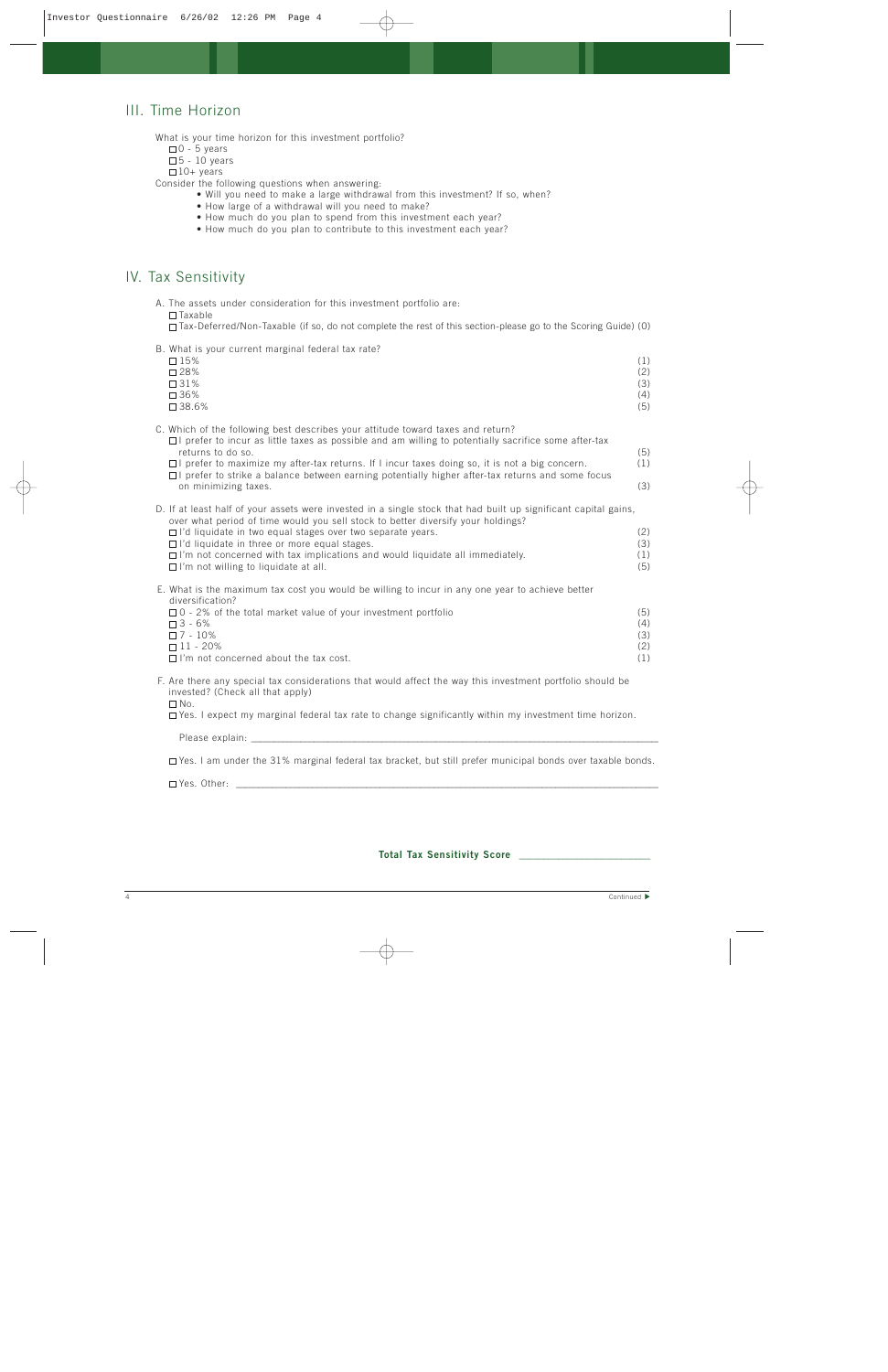## PORTFOLIO STRUCTURE AND INVESTMENT EXPERIENCE

Please list below the value of your current assets, and indicate if you have been comfortable with the fluctuations in value of these types of investments:

| Investment Type                             | Non-Taxable/<br><b>Tax Deferred</b><br><b>Accounts</b><br>(401k, IRAs,<br>Variable Annuities) | Taxable<br>Accounts | Are You Comfortable<br>with Fluctuations in<br>Value Associated with<br>this Type of Investment? |
|---------------------------------------------|-----------------------------------------------------------------------------------------------|---------------------|--------------------------------------------------------------------------------------------------|
| Savings Accounts, Money Market, and CD's    | \$                                                                                            | \$                  | $\Box$ Yes<br>$\Box$ No                                                                          |
| Bonds/Bond Mutual Funds                     | \$                                                                                            | $\textcircled{f}$   | $\Box$ Yes<br>$\Box$ No                                                                          |
| Municipal Bonds/Municipal Bond Mutual Funds | \$                                                                                            | \$                  | $\Box$ No<br>$\Box$ Yes                                                                          |
| U.S. Stocks/Stock Mutual Funds              | \$                                                                                            | \$                  | $\Box$ Yes<br>$\Box$ No                                                                          |
| International Stocks/Stock Mutual Funds     | \$                                                                                            | \$                  | $\Box$ Yes<br>$\Box$ No                                                                          |
| Options or Futures                          | \$                                                                                            | $\mathcal{P}$       | $\Box$ Yes<br>$\Box$ No                                                                          |
| Gold or Precious Metals                     | \$                                                                                            | \$                  | $\Box$ Yes<br>$\Box$ No                                                                          |
| Other Liquid Investments                    | \$                                                                                            | \$                  | $\Box$ No<br>$\Box$ Yes                                                                          |
| Investment Real Estate                      | \$                                                                                            | \$                  | $\Box$ Yes<br>$\Box$ No                                                                          |
| Other (Please List)                         | \$                                                                                            | $\textcircled{f}$   | $\Box$ Yes<br>$\Box$ No                                                                          |
|                                             | \$                                                                                            | $\mathcal{P}$       | $\Box$ Yes<br>$\Box$ No                                                                          |
|                                             | \$                                                                                            | $\textcircled{f}$   | $\Box$ Yes<br>$\Box$ No                                                                          |
| Total                                       | \$                                                                                            | \$                  |                                                                                                  |

1. What is the total dollar amount of this portfolio?  $\frac{1}{2}$ 

2. From what source was this investment portfolio obtained (e.g., sale of business, stock options, inheritance, long-term savings, etc.)?

3. What is the ultimate goal/purpose of this portfolio (e.g., college funding, retirement, etc.)? List all that apply:

\_\_\_\_\_\_\_\_\_\_\_\_\_\_\_\_\_\_\_\_\_\_\_\_\_\_\_\_\_\_\_\_\_\_\_\_\_\_\_\_\_\_\_\_\_\_\_\_\_\_\_\_\_\_\_\_\_\_\_\_\_\_\_\_\_\_\_\_\_\_\_\_\_\_\_\_\_\_\_\_\_\_\_\_\_\_\_\_\_\_\_\_\_\_\_\_\_\_\_\_\_\_\_\_\_\_\_\_\_\_

\_\_\_\_\_\_\_\_\_\_\_\_\_\_\_\_\_\_\_\_\_\_\_\_\_\_\_\_\_\_\_\_\_\_\_\_\_\_\_\_\_\_\_\_\_\_\_\_\_\_\_\_\_\_\_\_\_\_\_\_\_\_\_\_\_\_\_\_\_\_\_\_\_\_\_\_\_\_\_\_\_\_\_\_\_\_\_\_\_\_\_\_\_\_\_\_\_\_\_\_\_\_\_\_\_\_\_\_\_\_

4. What percentage of your entire investable assets will this portfolio represent? 75 - 100% 50 - 74%  $\square$  25 - 49% Less than 25%

5. Are there any limitations to holding specific asset classes in this investment portfolio (e.g., no international investments, no emerging markets investments)?  $\Box$  Yes (please explain)  $\Box$  No

\_\_\_\_\_\_\_\_\_\_\_\_\_\_\_\_\_\_\_\_\_\_\_\_\_\_\_\_\_\_\_\_\_\_\_\_\_\_\_\_\_\_\_\_\_\_\_\_\_\_\_\_\_\_\_\_\_\_\_\_\_\_\_\_\_\_\_\_\_\_\_\_\_\_\_\_\_\_\_\_\_\_\_\_\_\_\_\_\_\_\_\_\_\_\_\_\_\_\_\_\_\_\_\_\_\_\_\_\_\_

\_\_\_\_\_\_\_\_\_\_\_\_\_\_\_\_\_\_\_\_\_\_\_\_\_\_\_\_\_\_\_\_\_\_\_\_\_\_\_\_\_\_\_\_\_\_\_\_\_\_\_\_\_\_\_\_\_\_\_\_\_\_\_\_\_\_\_\_\_\_\_\_\_\_\_\_\_\_\_\_\_\_\_\_\_\_\_\_\_\_\_\_\_\_\_\_\_\_\_\_\_\_\_\_\_\_\_\_\_\_

6. Are there any legal, social, tax or specific constraints that may be relevant to the management of this investment portfolio (e.g., no alcohol, no tobacco, no XYZ Corp., etc.)?  $\Box$  Yes (please explain)  $\Box$  No

7. Considering your tax bracket, do you prefer to use tax-exempt fixed income investments since they may provide a higher after-tax return than equivalent taxable investments?  $\Box$  Yes  $\Box$  No

8. What other pools of assets have you invested in for other purposes? What is the asset allocation (e.g. college funding: \$900,000 with 100% in equity)?

| Purpose | \$ Value | <b>Current Asset Allocation</b> |
|---------|----------|---------------------------------|
|         |          |                                 |
|         |          |                                 |
|         |          |                                 |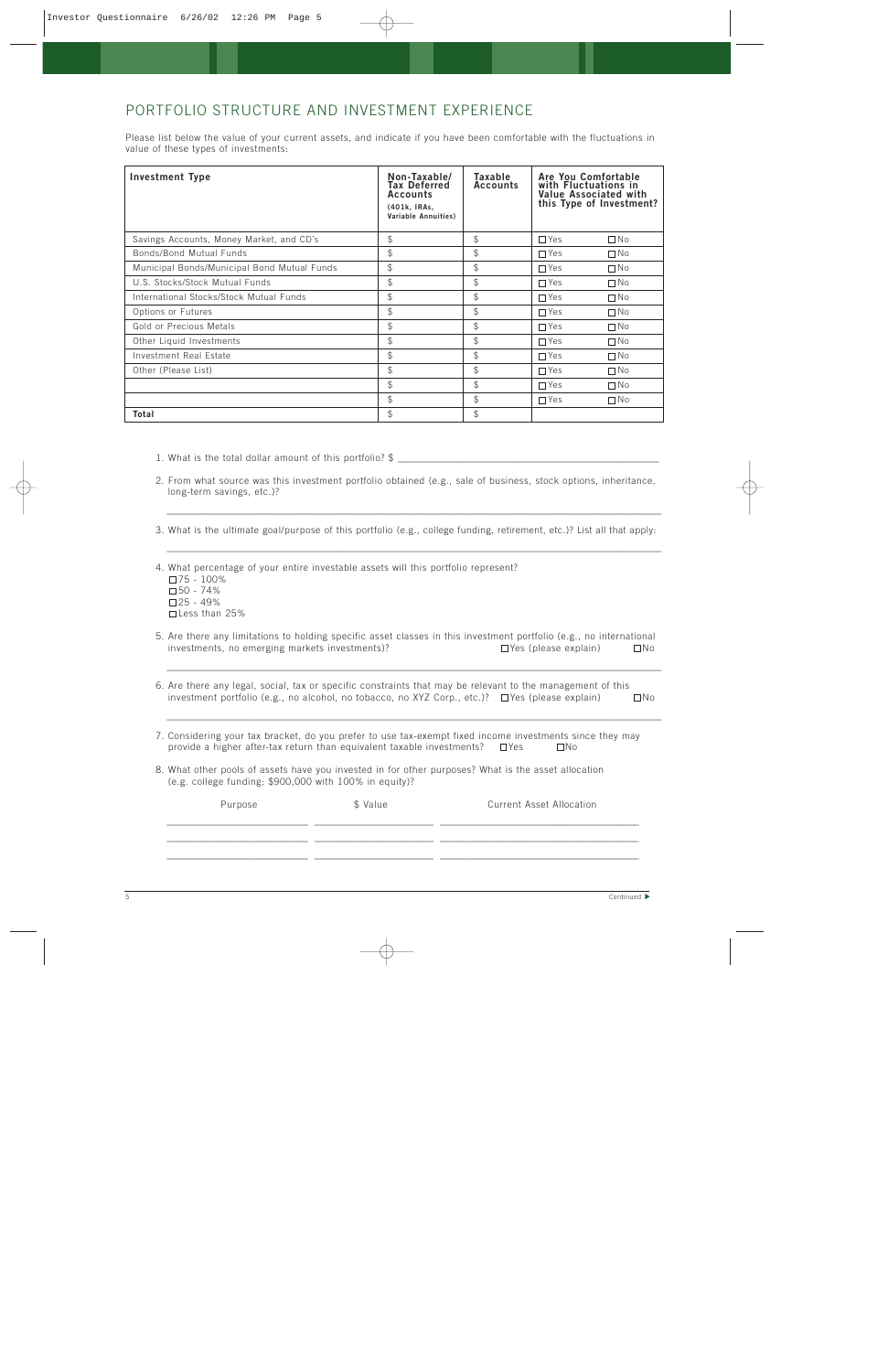# INVESTOR PROFILE INFORMATION

| $\Box$ Mr.<br>$\Box$ Mrs.<br>$\Box$ Ms.                                               | $\Box$ Dr.                                                             |                                                                                                                                                                                                                                                               |
|---------------------------------------------------------------------------------------|------------------------------------------------------------------------|---------------------------------------------------------------------------------------------------------------------------------------------------------------------------------------------------------------------------------------------------------------|
| Client Name (Last, First, M.I.)                                                       |                                                                        |                                                                                                                                                                                                                                                               |
| Address                                                                               |                                                                        |                                                                                                                                                                                                                                                               |
| Telephone Number - Daytime                                                            |                                                                        | Evening                                                                                                                                                                                                                                                       |
| Social Security #                                                                     | <b>Birth Date</b>                                                      |                                                                                                                                                                                                                                                               |
|                                                                                       |                                                                        | $\square$ Yes<br>$\square$ No                                                                                                                                                                                                                                 |
| Occupation                                                                            |                                                                        | <b>Currently Employed</b>                                                                                                                                                                                                                                     |
| $\Box$ Married<br>Marital Status                                                      | $\square$ Single                                                       | □ Divorced                                                                                                                                                                                                                                                    |
|                                                                                       |                                                                        |                                                                                                                                                                                                                                                               |
| Anticipated Retirement Age                                                            |                                                                        | <b>Total Number Of Dependents</b>                                                                                                                                                                                                                             |
| Federal:                                                                              | State:                                                                 | Local:                                                                                                                                                                                                                                                        |
| What Is Your Current Tax Bracket?                                                     |                                                                        |                                                                                                                                                                                                                                                               |
| Spouse's Name (Last, First, M.I.)                                                     |                                                                        |                                                                                                                                                                                                                                                               |
| Address                                                                               |                                                                        |                                                                                                                                                                                                                                                               |
| Social Security #                                                                     |                                                                        | <b>Birth Date</b>                                                                                                                                                                                                                                             |
|                                                                                       | $\Box$ Yes<br>$\square$ No                                             |                                                                                                                                                                                                                                                               |
| Occupation                                                                            | <b>Currently Employed</b>                                              | Anticipated Retirement Age                                                                                                                                                                                                                                    |
| CHILDREN/DEPENDENTS                                                                   |                                                                        |                                                                                                                                                                                                                                                               |
| Name                                                                                  | Date of Birth                                                          | SS#                                                                                                                                                                                                                                                           |
|                                                                                       |                                                                        |                                                                                                                                                                                                                                                               |
| Approximate Annual Household Income From All Sources                                  |                                                                        |                                                                                                                                                                                                                                                               |
|                                                                                       |                                                                        |                                                                                                                                                                                                                                                               |
| Investable Net Worth (excluding primary residence)                                    |                                                                        |                                                                                                                                                                                                                                                               |
| What is the Registration Type for this Account?                                       |                                                                        |                                                                                                                                                                                                                                                               |
| Taxable:<br>$\Box$ Individual<br>$\Box$ Tenants in Common<br>□ JTWROS<br>$\Box$ Trust | Tax Deferred:<br>□ IRA/IRA Rollover<br>□ SEP-IRA<br>□ Variable Annuity | Other:<br>$\Box$ Corporate<br>$\Box$ , and the set of the set of the set of the set of the set of the set of the set of the set of the set of the set of the set of the set of the set of the set of the set of the set of the set of the set of the set of t |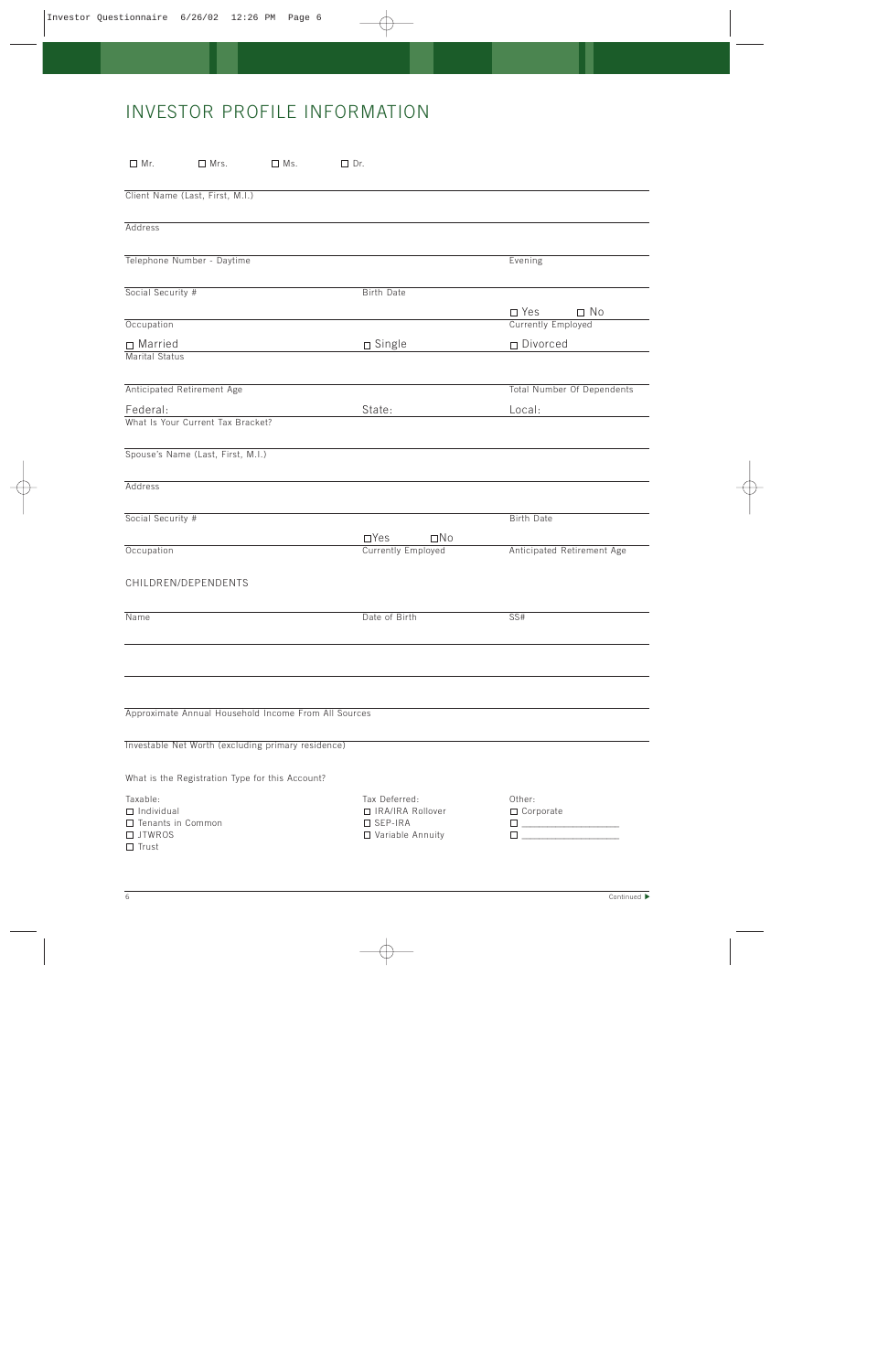# ADDITIONAL INFORMATION

Has the information you provided given an accurate picture of your financial situation?  $\Box$  Yes  $\Box$  No

Are there any other facts pertaining to your financial situation or investment experiences that we should be aware of?  $\Box$  Yes (please list)  $\Box$  No

I have reviewed the information I provided and my answers to each question. I understand that any investment recommendations made to me are based on the assumption that the information I provided on this profile is accurate.

| Date |  |
|------|--|
| Date |  |
|      |  |
|      |  |
| Date |  |
|      |  |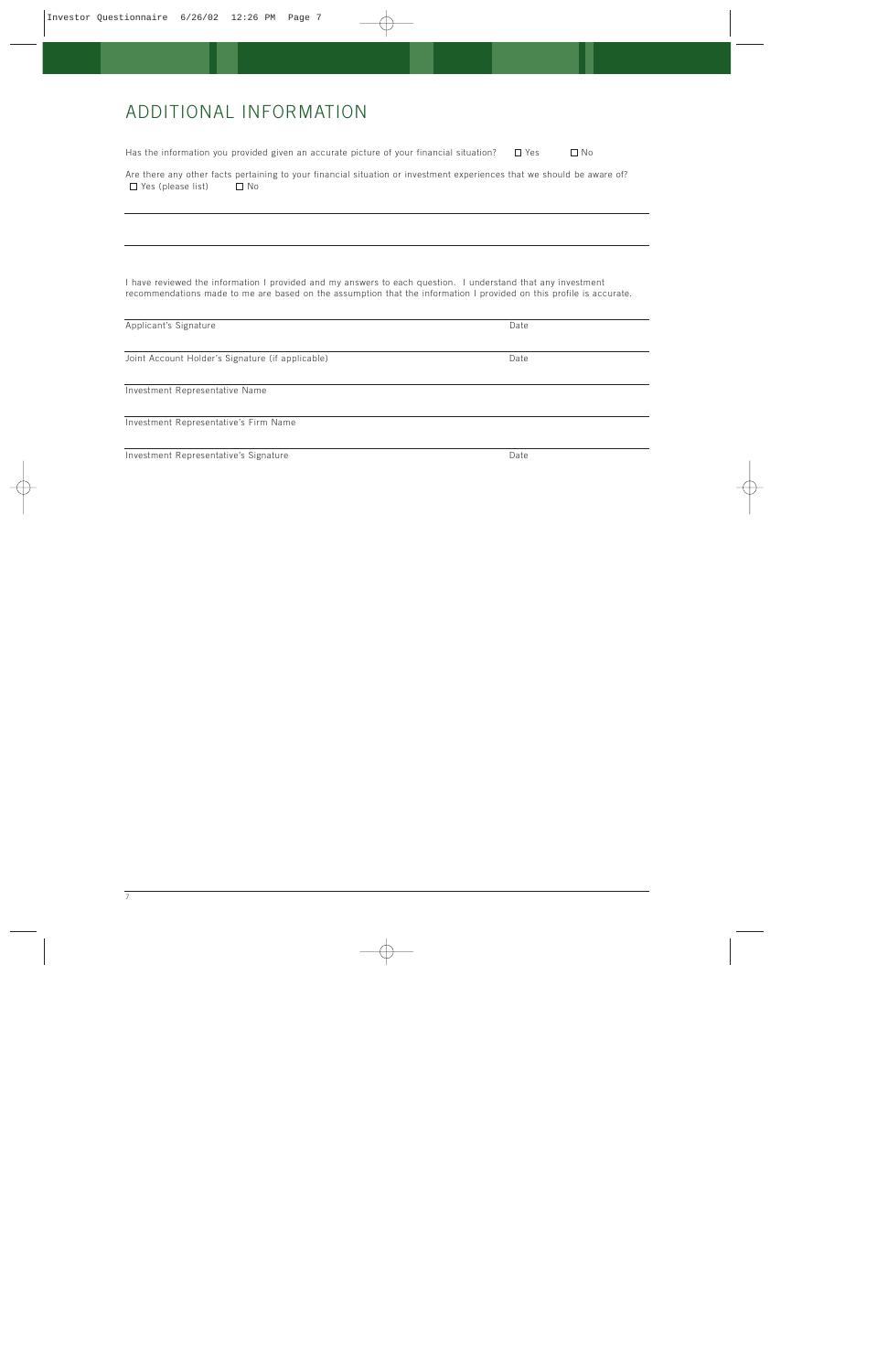# INVESTOR PROFILE QUESTIONNAIRE SCORING GUIDE

This scoring guide is provided as a tool to help determine which asset allocation portfolio may be best suited to meet the needs of the investor.

#### **Step 1:** Indicate scores from each section below:

Investment Objectives (Section I) No Scoring necessary

Risk Tolerance (Section II) total score is

Time Horizon (Section III) answer is \_\_\_\_\_\_\_\_\_\_\_\_\_ years

| Tax-Sensitivity (Section IV) score is |                  |                                            |
|---------------------------------------|------------------|--------------------------------------------|
| Score:<br>$0 - 5$                     | Tax-Sensitivity: | FOR INTERNET PROPOSAL<br><b>INPUT ONLY</b> |
|                                       |                  |                                            |

|  |  |                                                           |  |  |  |  | Step 2: In the grid below, find your Risk Tolerance score and Time Horizon. The letter code in the |  |  |  |
|--|--|-----------------------------------------------------------|--|--|--|--|----------------------------------------------------------------------------------------------------|--|--|--|
|  |  | appropriate box corresponds with a recommended portfolio. |  |  |  |  |                                                                                                    |  |  |  |

#### Risk Tolerance Score

| r <sub>S</sub><br>(Year |          | $0 - 12$ | $13 - 24$ | $25 - 36$ | $37 - 47$ | $48 - 58$ |
|-------------------------|----------|----------|-----------|-----------|-----------|-----------|
|                         | $0 - 5$  | A        | A         | A or B    | B or C    | C or D    |
| Horizon                 | $5 - 10$ | Α        | A or B    | B or C    | C or D    | D or E    |
| Time                    | $10+$    | A or B   | B or C    | C or D    | D or E    |           |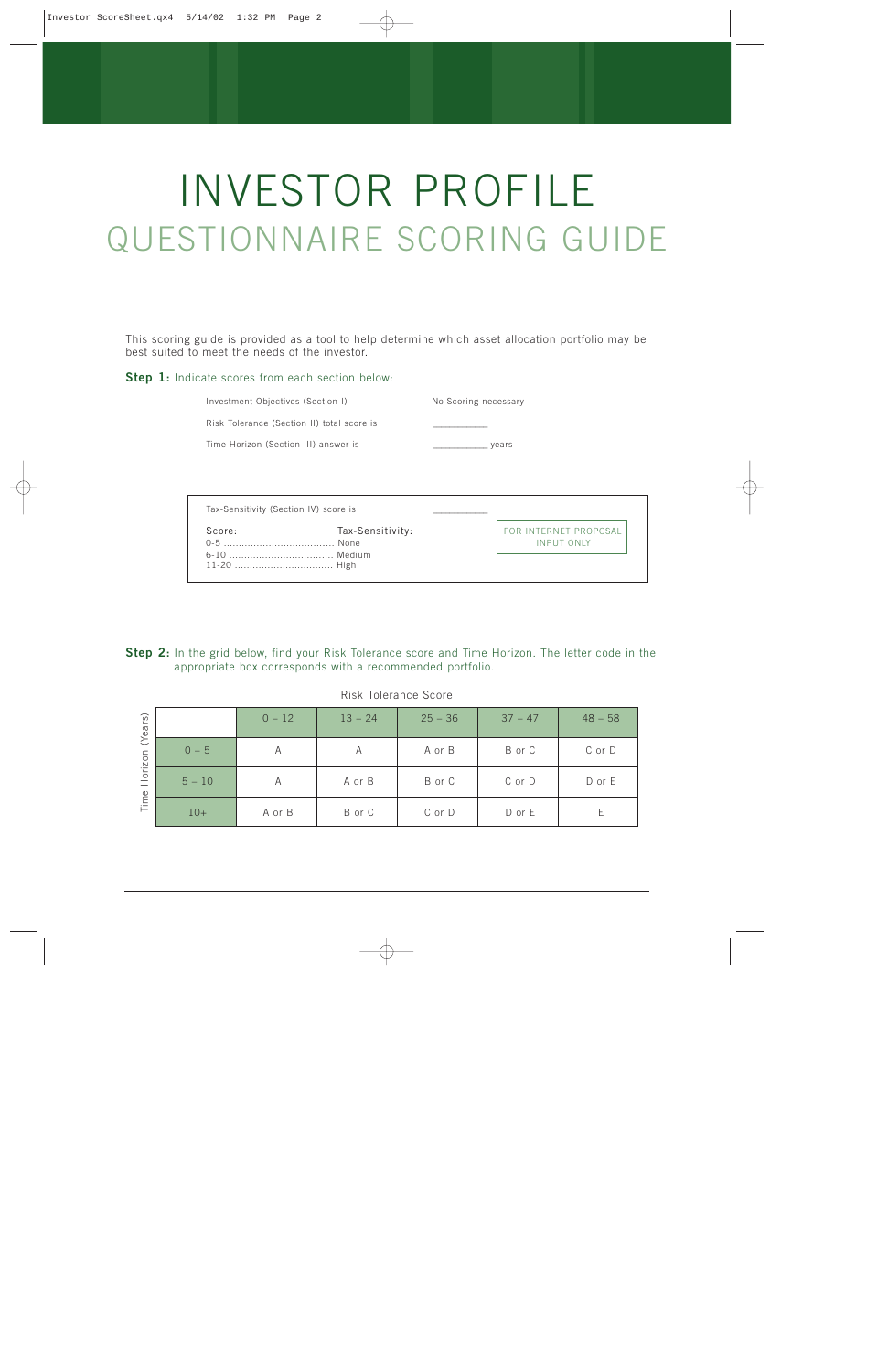| RECOMMENDED PORTFOLIO |  |
|-----------------------|--|
|-----------------------|--|

| Asset                              | Recommended Portfolios for<br>Non-Taxable/Tax-Deferred Accounts*                                                                                                                                                                                                       |                                    |                                                     | Recommended Portfolios for<br>Taxable Accounts                                                                                                                                                            |                                    |
|------------------------------------|------------------------------------------------------------------------------------------------------------------------------------------------------------------------------------------------------------------------------------------------------------------------|------------------------------------|-----------------------------------------------------|-----------------------------------------------------------------------------------------------------------------------------------------------------------------------------------------------------------|------------------------------------|
| Allocation                         | Mutual Fund Only<br>Portfolios                                                                                                                                                                                                                                         | Managed<br>Account<br>Portfolios** | Variable<br>Annuity<br>Portfolios***<br>(VP Series) | Mutual Fund Only<br>Portfolios                                                                                                                                                                            | Managed<br>Account<br>Portfolios** |
| 100% Fixed<br>Income               | Institutional <sup>1</sup> Fixed Income<br>Institutional <sup>1</sup> Core Fixed Income<br>Domestic <sup>3</sup> Current Income                                                                                                                                        | V                                  | N/A<br>N/A<br>N/A                                   | N/A<br>N/A<br>N/A                                                                                                                                                                                         |                                    |
| 40% Equity/<br>60% Fixed<br>Income | Institutional <sup>1</sup> Moderate Growth & Income<br>Institutional <sup>1</sup> Core Moderate Growth & Income<br>Global <sup>2</sup> Moderate Growth & Income<br>Global <sup>2</sup> Core Moderate Growth & Income<br>Domestic <sup>3</sup> Moderate Growth & Income |                                    | N/A<br>$\boldsymbol{\mathscr{C}}$<br>N/A<br>V<br>V  | Tax-Sensitive <sup>4</sup> 40 (TS 40)<br>Tax-Sensitive <sup>4</sup> Core 40<br>(TS Core 40)<br>Active Tax-Managed <sup>5</sup> 40<br>(ATM 40 or ATM 40ex)<br>Tax-Managed <sup>6</sup> 40 (TM 40)          |                                    |
| 60% Equity/<br>40% Fixed<br>Income | Institutional <sup>1</sup> Growth & Income<br>Institutional <sup>1</sup> Core Growth & Income<br>Global <sup>2</sup> Growth & Income<br>Global <sup>2</sup> Core Growth & Income<br>Domestic <sup>3</sup> Growth & Income                                              |                                    | N/A<br>$\boldsymbol{\mathscr{C}}$<br>N/A<br>V       | Tax-Sensitive <sup>4</sup> 60 (TS 60)<br>Tax-Sensitive <sup>4</sup> Core 60<br>(TS Core 60)<br>Active Tax-Managed <sup>5</sup> 60<br>(ATM 60 or ATM 60ex)<br>Tax-Managed <sup>6</sup> 60 (TM 60)          |                                    |
| 80% Equity/<br>20% Fixed<br>Income | Institutional <sup>1</sup> Capital Growth<br>Institutional <sup>1</sup> Core Capital Growth<br>Global <sup>2</sup> Capital Growth<br>Global <sup>2</sup> Core Capital Growth<br>Domestic <sup>3</sup> Capital Growth                                                   |                                    | N/A<br>$\mathbf{v}$<br>N/A<br>V                     | Tax-Sensitive <sup>4</sup> 80 (TS 80)<br>Tax-Sensitive <sup>4</sup> Core 80<br>(TS Core 80)<br>Active Tax-Managed <sup>5</sup> 80<br>(ATM 80 or ATM 80ex)<br>Tax-Managed <sup>6</sup> 80 (TM 80)          |                                    |
| 100%<br>Equity                     | Institutional <sup>1</sup> Equity<br>Institutional <sup>1</sup> Core Equity<br>Global <sup>2</sup> Equity<br>Global <sup>2</sup> Core Equity<br>Domestic <sup>3</sup> Equity                                                                                           |                                    | N/A<br>$\mathbf{v}$<br>N/A<br>V<br>V                | Tax-Sensitive <sup>4</sup> 100 (TS 100)<br>Tax-Sensitive <sup>4</sup> Core 100<br>(TS Core 100)<br>Active Tax-Managed <sup>5</sup> 100<br>(ATM 100 or ATM 100ex)<br>Tax-Managed <sup>6</sup> 100 (TM 100) | $\mathbf v$                        |

See the Key on the following page for an explanation of various concepts and terms on this page.